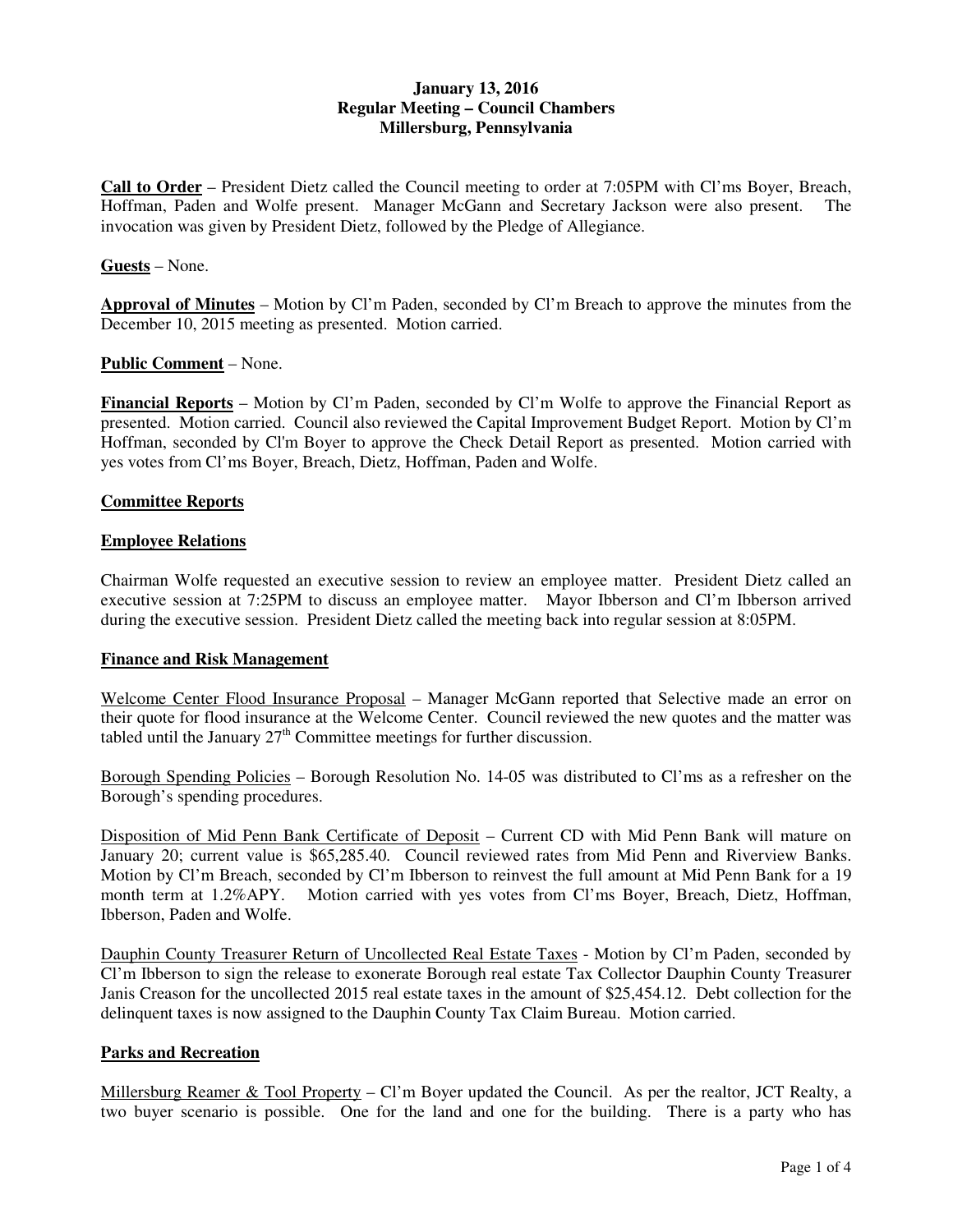expressed interest in the building and Cl'm Boyer will follow up with him. The property owners have given permission to pursue getting estimates for teardown of the building.

Daniel Miller Fountain Proposals – Council reviewed four estimates for repair work plus a quote from Brinjac Engineering for assistance with PennDOT permitting. Quotes were provided by B.R. Howard and Associates, Inc., Houck and Company, Inc., Eagle Ridge Contracting, Inc. and Joseph Brooke Shaffer. The quotes will be reviewed in depth at the January  $27<sup>th</sup>$  Committee meetings. Cl'ms are to email any specific questions to Cl'm Boyer in the meantime. Council expressed interest in getting quotes for additional work for replacing the concrete slab under the monument and replacing the sidewalk around the monument, both unrelated to the accident.

Facility Use Agreement - Millersburg Midget Football Association – The organization requests the use of MYO baseball field from August 1 to October 31, 2016 for football practice. The user fee would be waived. Motion by Cl'm Hoffman, seconded by Cl'm Ibberson to approve the agreement as presented, contingent upon receiving the organization's certificate of insurance. Motion carried.

Facility Use Agreement - Fireworks Display – The Millersburg Fire Company requests the use of River Front and MYO Parks on July 1, 2016 from noon to 11:00PM for a concert, festival and fireworks display. The rain date is July 15, 2016. The user fee would be waived. Motion by Cl'm Ibberson, seconded by Cl'm Hoffman to approve the agreement as presented. Motion carried.

Facility Use Agreement – Campaign Announcement – John DiSanto requests the use of the gazebo in Market Square Park on January  $21<sup>st</sup>$  0from 11:30AM to 1:00PM for a campaign announcement. Motion by Cl'm Wolfe, seconded by Cl'm Boyer to treat this as a pavilion rental, to charge the \$55 fee as per the Borough's fee schedule and to require a completed facility use agreement, but waive the insurance requirement. Motion carried.

# **Property**

Facility Use Agreement - Millersburg Midget Football Association – The organization requests the use of the downstairs meeting room for Board meetings on the third Sunday of every month from 3:00 to 5:00PM. The user fee would be waived. Motion by Cl'm Paden, seconded by Cl'm Wolfe to approve the agreement as presented, contingent upon receiving the organization's certificate of insurance. Motion carried.

Report from Chairman – Cl'm Hoffman reported that he toured the properties with Manager McGann and that he will have ideas to present to the Council at the January Committee meetings.

## **Public Safety**

Police Contract – President Dietz reported that the contract has been updated as per the award from the neutral arbitrator and has been approved by Solicitor Kerwin. President Dietz reported that during the contract negotiations, there were minor changes in wording that both sides agreed to that were not included in the award. He will contact Solicitor Kerwin to discuss further.

## **Streets**

Chairman Paden had nothing to report. Cl'ms were asked to report any street lights that aren't working to Manager McGann for repair by PPL.

### **Economic Development**

Chairman Dietz had nothing to report.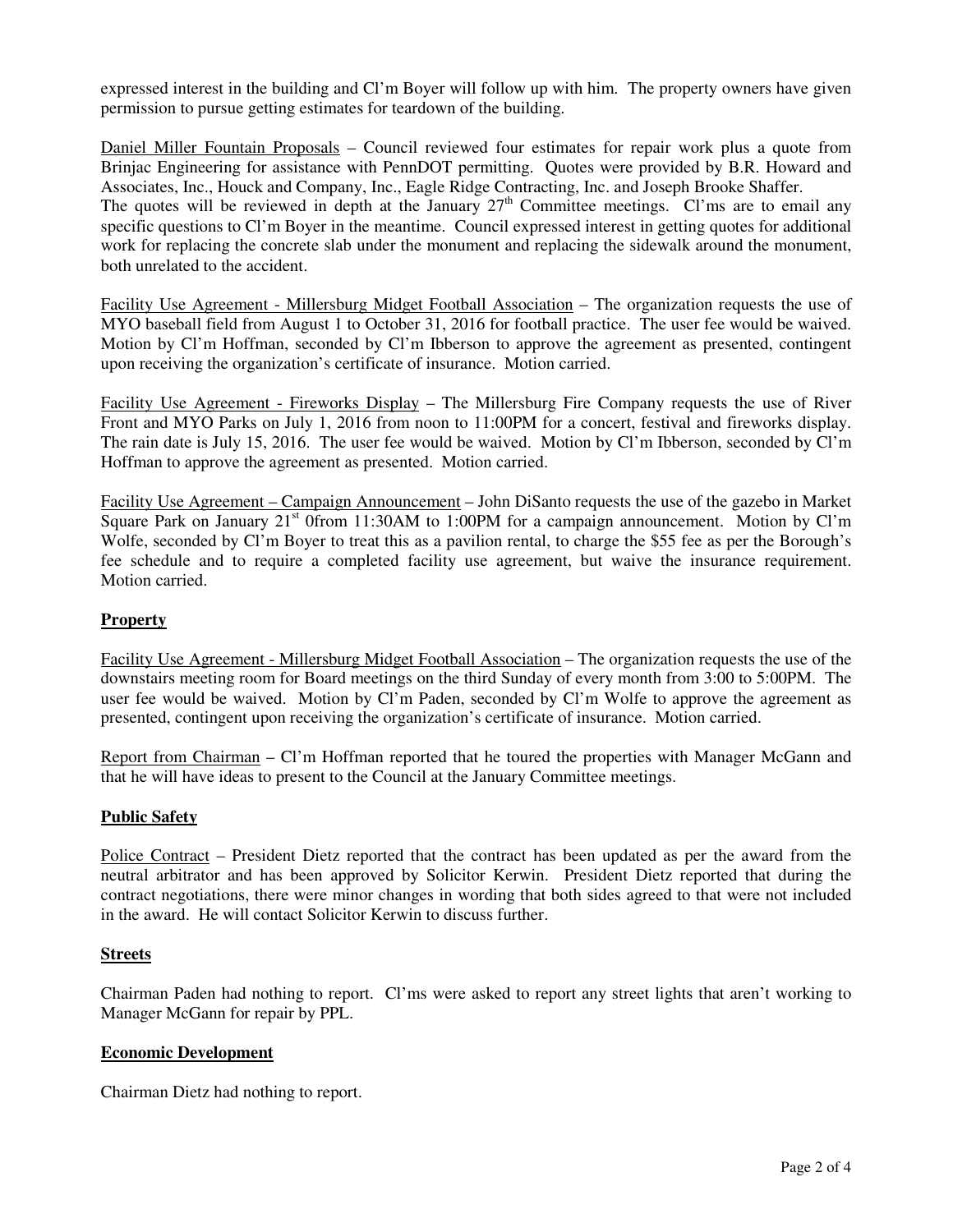## **Mayor's Report**

Mayor Ibberson had nothing to report.

## **Manager's Report**

Email Addresses – Council will further discuss the use of @millersburgpa.org email addresses for Borough communications at the January  $27<sup>th</sup>$  Committee meetings.

CRS Events – Manager McGann requested permission to attend the NFIP & CRS Workshop at the Susquehanna Township Building on January  $21<sup>st</sup>$  and the CRS RLAA meeting at the Dauphin County Conservation District on February 3<sup>rd</sup>. Motion by Cl'm Paden, seconded by Cl'm Wolfe to approve the Manager's request and to reimburse his mileage. Motion carried with yes votes from Cl'ms Boyer, Breach, Dietz, Hoffman, Ibberson, Paden and Wolfe.

MYO Compost Permit – The new commercial permit does not conform to the Borough's current ordinance. Cl'm Boyer will work on this with Manager McGann.

Railroad Street Monitoring Wells – Council reviewed reports from Reliance Environmental, Inc. and discussed public disclosure. President Dietz directed Manager McGann to contact DEP to review the case and see if a representative would be available for a meeting with the affected residents.

TAP Grant for Seal Park – The funding in question will be awarded to Halifax Borough and Township. The Seal Park project will be put into the Master Parks Plan.

#### **Unfinished Business**

Abuse and Molestation Policy – The policy will be incorporated into the Employee Manual.

Final Approval on Millersburg Area School District Subdivision Plans – The correct revisions have been made to the plans. Motion by Cl'm Wolfe, seconded by Cl'm Ibberson to approve the plans to consolidate the lots for the School District. Motion carried.

Wilson Consulting Invoice – Manager McGann reported that this is the final engineering invoice for the Lykens Valley Rail Trail project. Motion by Cl'm Paden, seconded by Cl'm Hoffman to pay the invoice for \$180 to Wilson Consulting. Motion carried with yes votes from Cl'ms Boyer, Breach, Dietz, Hoffman, Ibberson, Paden and Wolfe.

State Street Storm Sewer Project – Manager McGann reported that there will be a meeting on January  $25<sup>th</sup>$ for Borough officials, Anne Anderson, Erin Letavic, and Dawn Lisi to discuss the easement.

#### **New Business**

Planning Commission Appointment – One letter of interest was received from Dana Bellis. Motion by Cl'm Boyer, seconded by Cl'm Ibberson to appoint Dana Bellis to serve on the Planning Commission. Motion carried.

**Communications** – All communications were made available to Cl'ms. There was nothing requiring Council action.

## **Organization Reports**

Upper Dauphin COG – There was no meeting.